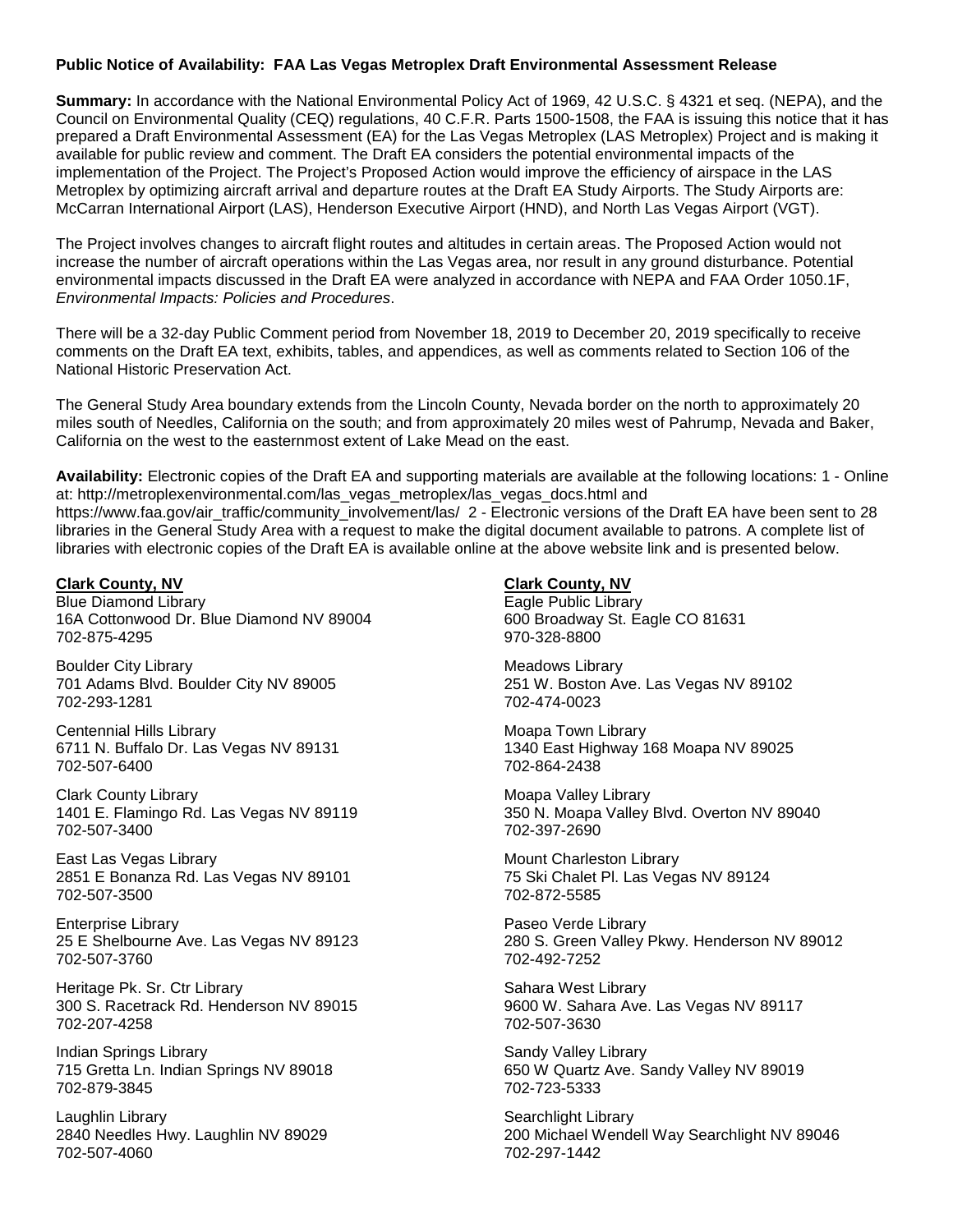# **Clark County, NV**

Sunrise Library 5400 E. Harris Ave. Las Vegas NV 89110 702-507-3900

Whitney Library 5175 E. Tropicana Ave. Las Vegas NV 89122 702-507-4010

Windmill Library 7060 W. Windmill Ln. Las Vegas NV 89113 702-507-6030

#### **Nye County, NV**

Pahrump Community Library 701 East St. Pahrump NV 89048 775-727-5930

# **Inyo County, CA**

Tecopa Library 408 Tecopa Hot Springs Rd. Tecopa CA 92389 760-852-4171

# **San Bernardino County, CA**

Needles Branch Library 1111 Bailey Ave. Needles CA 92363 760-326-9255

Barstow Branch Library 304 E. Buena Vista St. Barstow CA 92311-2806 760-256-4850

Twentynine Palms Branch Library 6078 Adobe Rd. Twentynine Palms CA 92277 760-367-9519

### **Mohave County, AZ**

Golden Valley Community Library 3417 N. Verde Rd. Golden Valley AZ 86413-8115 928-565-2989

Lake Havasu City Branch Library 1770 N. McCulloch Blvd. Lake Havasu City AZ 86403 928-453-0718

**Public Workshops:** The FAA invites the public to attend informational workshops for the Draft EA at the times and locations listed below. Representatives from the FAA will be available to answer questions about the Las Vegas Metroplex Project. Written comments will be accepted at the public workshops.

December 9, 2019, 5-7:30 pm: Clark County Government Center - Pueblo Room, 500 S. Grand Central Pkwy., Las Vegas, NV 89155

December 10, 2019, 5-7:30 pm: North Las Vegas Airport - Grand Canyon Conference Room, 2730 Airport Dr., North Las Vegas, NV 89032

December 11, 2019, 5-7:30 pm: Desert Breeze Community Center - Meeting Room, 8275 Spring Mountain Rd., Las Vegas, NV 89147

December 12, 2019, 4:45-7:15 pm: Windmill Library - Meeting Room, 7060 Windmill Ln., Las Vegas, NV 89113 December 13, 2019, 5-7:30 pm: Henderson Executive Airport - North/South Meeting Room, 3500 Executive Terminal Dr., Henderson, NV 89052

Attendees with special communication or accommodation needs may contact Augustin Moses of the FAA at (206) 231- 2218 and at augustin.moses@faa.gov at least 2 days prior to the workshop. Every reasonable effort to accommodate special needs will be made.

**Comments:** The public comment period will commence on November 18, 2019 and run through December 20, 2019. The FAA encourages interested parties to review the Draft EA, and provide written comments during the public comment period. Written comments will be accepted by the FAA through December 20, 2019. The public is invited to submit comments at the workshops, by mail, or via the FAA Community Involvement website listed below. Before including your address, phone number, e-mail address or other personal identifying information in your comment, be advised that your entire comment – including your personal identifying information – may be made publicly available at any time. While you can ask us in your comment to withhold from public review your personal identifying information, we cannot guarantee that we will be able to do so.

Web comment form available online throughout the comment period at: https://www.faa.gov/air\_traffic/community\_involvement/las/

Comment cards will be available at all Public Workshops, and the FAA will be accepting written comment submissions at those venues.

Comments can be submitted by regular mail to: Las Vegas Metroplex Draft EA Federal Aviation Administration Western Service Center - Operations Support Group 2200 S. 216th St. Des Moines, WA 98198-6547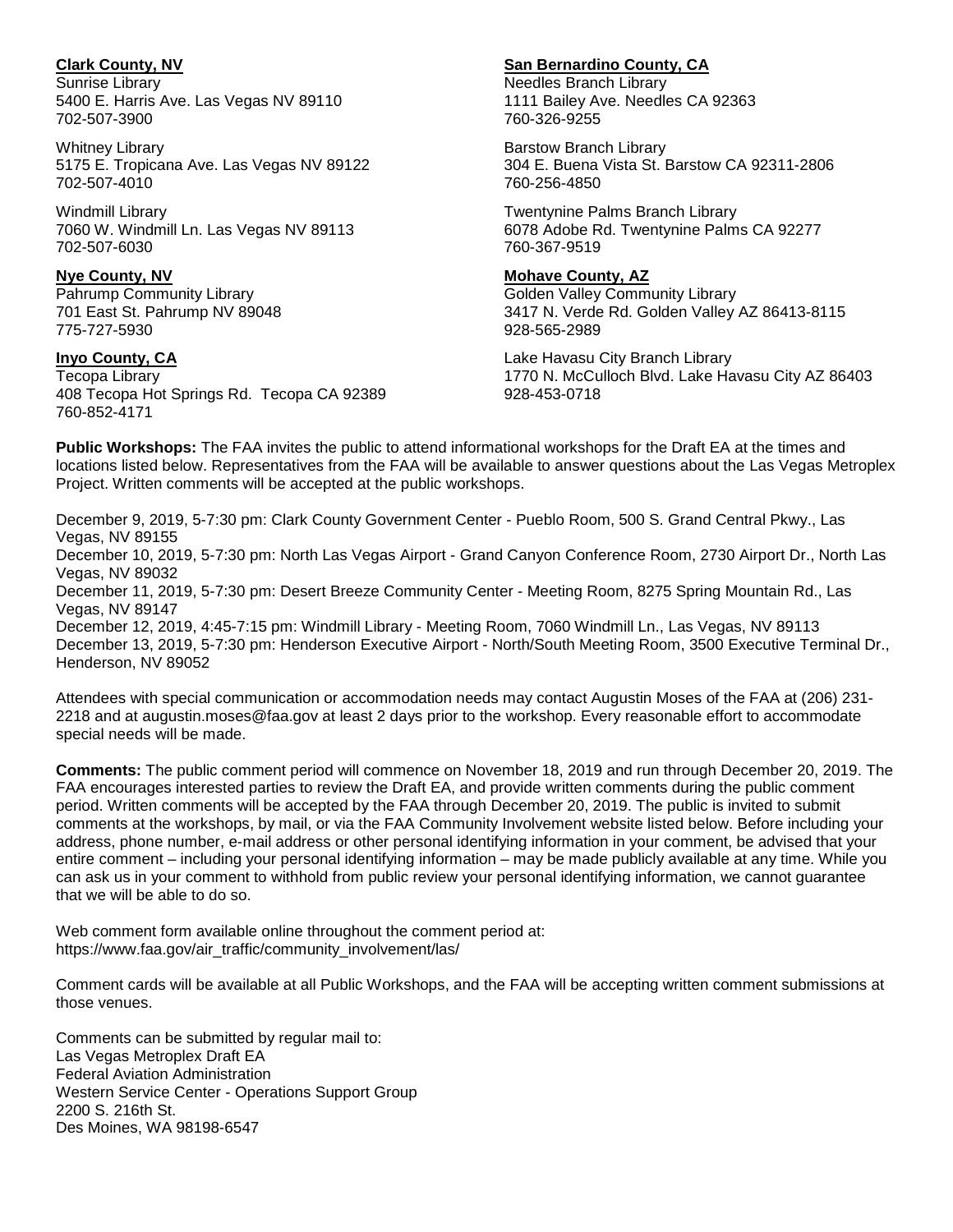### **Aviso Público de Disponibilidad: Lanzamiento de la Evaluación Ambiental Preliminar de Las Vegas Metroplex de la FAA**

**Resumen:** De acuerdo con la Ley Nacional de Política Ambiental de 1969, 42 U.S.C. § 4321 et seq., y los reglamentos del Consejo de Calidad Ambiental (CEQ), 40 C.F.R. Parts 1500-1508, la FAA está emitiendo este aviso que ha preparado una Evaluación Ambiental (EA) Preliminar para el Proyecto Las Vegas Metroplex (LAS Metroplex) y lo está poniendo a disposición para la revisión y crítica pública. La EA Preliminar considera los impactos ambientales potenciales de la implementación del Proyecto. La Acción Propuesta del Proyecto mejoraría la eficiencia del espacio aéreo en LAS Metroplex al optimizar las rutas de llegada y salida de aeronaves en los Aeropuertos de Estudio de la EA. Los Aeropuertos de Estudio son: McCarran International Airport (LAS), Henderson Executive Airport (HND) y North Las Vegas Airport (VGT).

El Proyecto involucra cambios en las rutas y altitudes de vuelo de aeronaves en ciertas áreas. La Acción Propuesta no aumenta el número de operaciones de aeronaves dentro del Metroplex, ni da como resultado ninguna perturbación en el suelo. Los impactos ambientales potenciales discutidos en la EA se analizaron de acuerdo con la Orden 1050.1F de la FAA, Environmental Impacts: Policies and Procedures.

Se abre un periodo de comentarios públicos de 32 días a partir del 18 de noviembre de 2019 hasta el 20 de diciembre de 2019 una vez que se publiquen los documentos específicamente para recibir comentarios sobre los cambios en el texto, exhibiciones, tablas y apéndices de la EA Preliminar, así como comentarios relacionados con la Sección 106 de la Ley Nacional para la Conservación Histórica.

El límite del Área de Estudio General se extiende desde la frontera del Condado de Lincoln, Nevada en el norte hasta aproximadamente 20 millas al sur de Needles, California en el sur y desde aproximadamente 20 milllas al oeste de Pahrump, Nevada y Baker, California en el oeste hasta el extremo oriental del Lago Mead en el este.

**Disponibilidad:** Copias electrónicas de la EA Preliminar y materiales de apoyo están disponibles en los siguientes lugares: 1 - En línea en: http://metroplexenvironmental.com/denver\_metroplex/denver\_docs.html, 2 - Versiones electrónicas de la EA Preliminar han sido enviadas a 28 bibliotecas en el Área de Estudio General con una solicitud para que el documento digital esté disponible para los usuarios. Una lista completa de bibliotecas con copias electrónicas de la EA Preliminar está disponible en línea en el enlace del sitio web anterior y se presenta a continuación.

#### **Clark County, NV**

Blue Diamond Library 16A Cottonwood Dr. Blue Diamond NV 89004 702-875-4295

Boulder City Library 701 Adams Blvd. Boulder City NV 89005 702-293-1281

Centennial Hills Library 6711 N. Buffalo Dr. Las Vegas NV 89131 702-507-6400

Clark County Library 1401 E. Flamingo Rd. Las Vegas NV 89119 702-507-3400

East Las Vegas Library 2851 E Bonanza Rd. Las Vegas NV 89101 702-507-3500

Enterprise Library 25 E Shelbourne Ave. Las Vegas NV 89123 702-507-3760

Heritage Pk. Sr. Ctr Library 300 S. Racetrack Rd. Henderson NV 89015 702-207-4258

Indian Springs Library 715 Gretta Ln. Indian Springs NV 89018 702-879-3845

Laughlin Library 2840 Needles Hwy. Laughlin NV 89029 702-507-4060

# **Clark County, NV**

Eagle Public Library 600 Broadway St. Eagle CO 81631 970-328-8800

Meadows Library 251 W. Boston Ave. Las Vegas NV 89102 702-474-0023

Moapa Town Library 1340 East Highway 168 Moapa NV 89025 702-864-2438

Moapa Valley Library 350 N. Moapa Valley Blvd. Overton NV 89040 702-397-2690

Mount Charleston Library 75 Ski Chalet Pl. Las Vegas NV 89124 702-872-5585

Paseo Verde Library 280 S. Green Valley Pkwy. Henderson NV 89012 702-492-7252

Sahara West Library 9600 W. Sahara Ave. Las Vegas NV 89117 702-507-3630

Sandy Valley Library 650 W Quartz Ave. Sandy Valley NV 89019 702-723-5333

Searchlight Library 200 Michael Wendell Way Searchlight NV 89046 702-297-1442